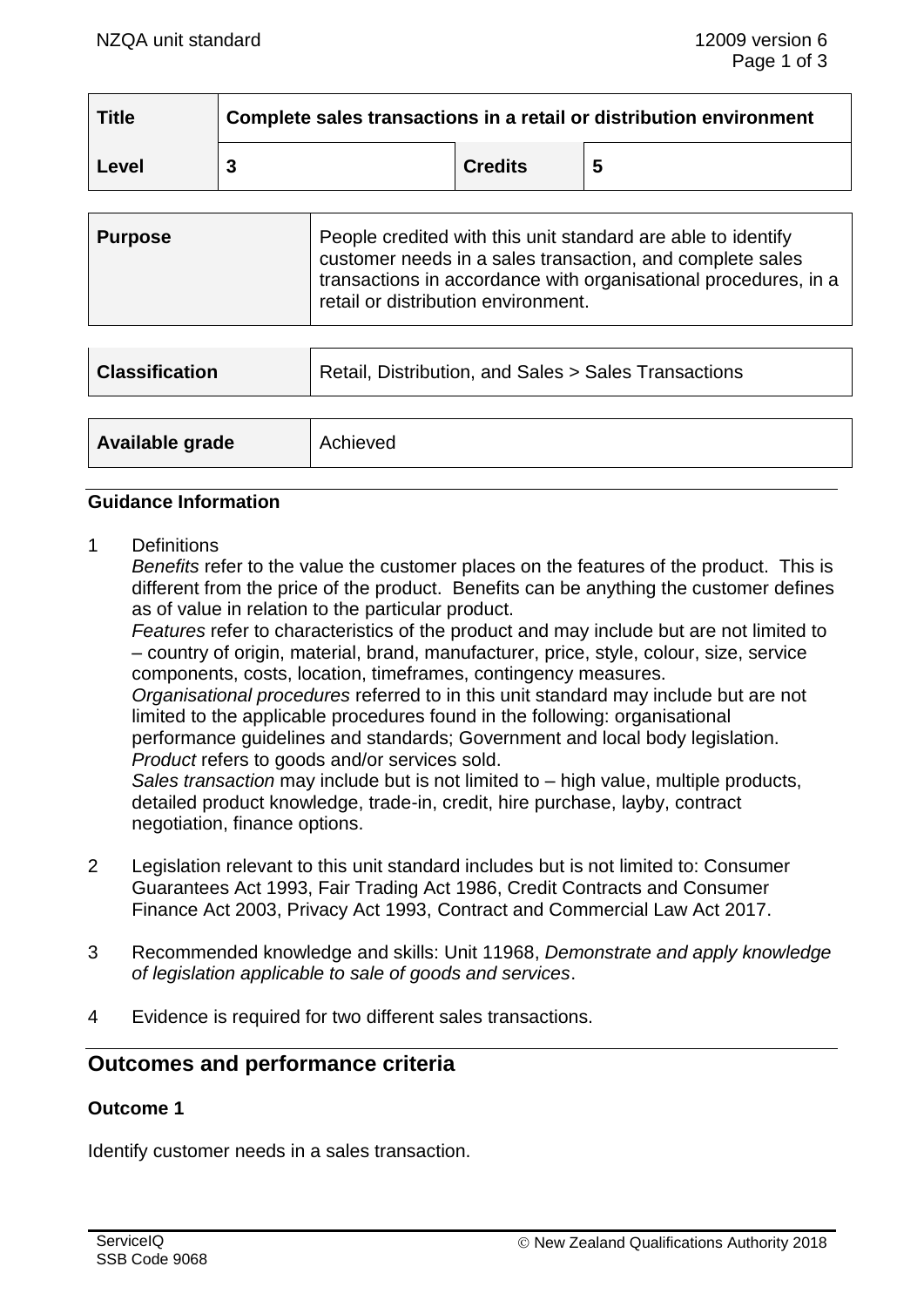### **Performance criteria**

- 1.1 Components of customer motivation are identified accurately.
	- Range components may include but are not limited to personal, social, rational, emotional.
- 1.2 Interaction with customer is appropriate to customer motivation.
- 1.3 Customer requirements are established accurately and agreed.
	- Range may include but are not limited to open questions, closed questions, suggestion, providing options, demonstration, customer involvement, opinion, testimony, story, application to specific situations.
- 1.4 Communication techniques for dealing with the sales transaction are applied.
	- Range techniques may include but are not limited to  $-$  persuasion, flexibility, analysis, synthesis, time management, resource management, language, manner, turning features into benefits, responding to objections, negotiation, knowledge of legislation, gaining agreement, showing or describing features and benefits, identifying future needs, identifying added value, upselling, closing; evidence for three techniques across the two transactions.

### **Outcome 2**

Complete sales transactions in accordance with organisational procedures.

### **Performance criteria**

- 2.1 Information provided to customer about products is appropriate to the level of detail required.
- 2.2 Any disclosure of conditions of sale is agreed with customers.

Range may include but not limited to – trade-ins, warranties, insurance, finance options, layby, hire purchase, after sales service, payment options.

| <b>Planned review date</b> | 31 December 2021 |
|----------------------------|------------------|
|----------------------------|------------------|